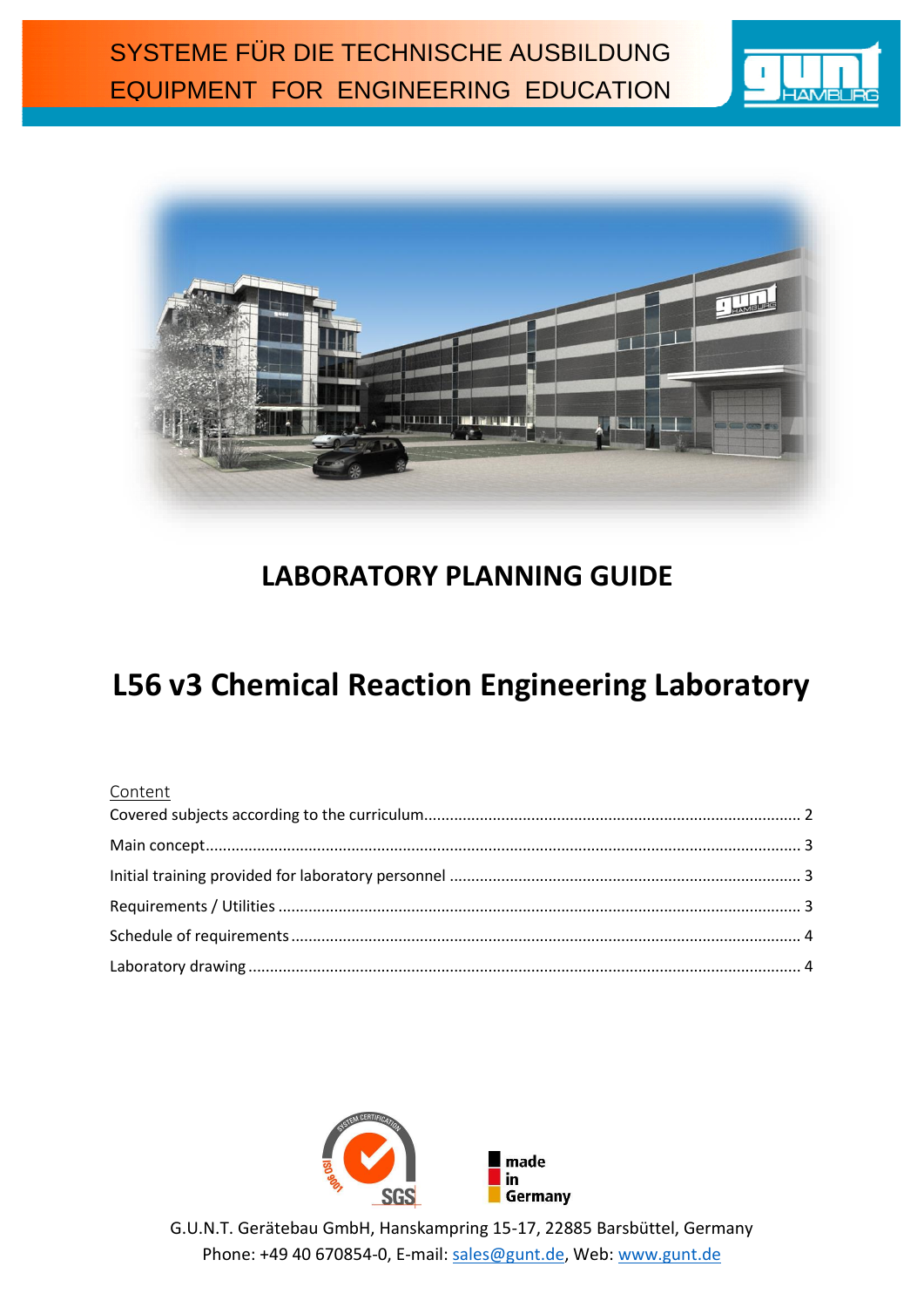

#### <span id="page-1-0"></span>Covered subjects according to the curriculum

Major topics of learning content:

- conversion of substances depending on
	- \* reactor type
	- \* residence time in the reactor
	- \* temperature
- fundamentals of a saponification reaction
- fundamentals of chemical catalysis
- fundamentals of enzymatic catalysis
- continuous stirred tank reactor
- discontinuous stirred tank reactor
- **•** stirred tanks in series
- tubular reactor
- plug-flow reactor
- laminar-flow reactor
- use of a photometric analyser
- using the flow injection analysis (FIA)
- heterogeneous catalysis in the fixed bed
- corrosion behaviour of different metallic materials (rust / passivation)
	- \* influence of pH value of the electrolyte solution
	- \* influence of salt concentration in the electrolyte solution
	- \* oxygen corrosion
	- \* corrosion protection by external voltage, sacrificial anodes and protective layers
- gas absorption
	- \* investigation of the absorption process when separating gas mixtures in a packed column
	- \* investigation of the variables influencing the effectiveness of absorption
- continuous adsorptive air drying
	- \* fundamental principle of adsorption and desorption
	- \* investigation of the variables influencing adsorption and desorption
- adsorption
	- \* determining the mass transfer zone
	- \* an absorber's mass balance and efficiency
	- \* predicting breakthrough curves
	- \* detection of the influencing factors contact time, temperature and mode of operation
- fundamentals of diffusion: Fick's law
- determination of the diffusion coefficient for the mass transport in gas and in liquid
- advanced oxidation with hydrogen peroxide and UV light
- fundamental principle of reverse osmosis
	- \* Van't Hoff's law
	- \* permeate flow rate and retention dependent on pressure, salt concentration in raw water and yield
	- \* assembly, cleaning and conservation of membrane modules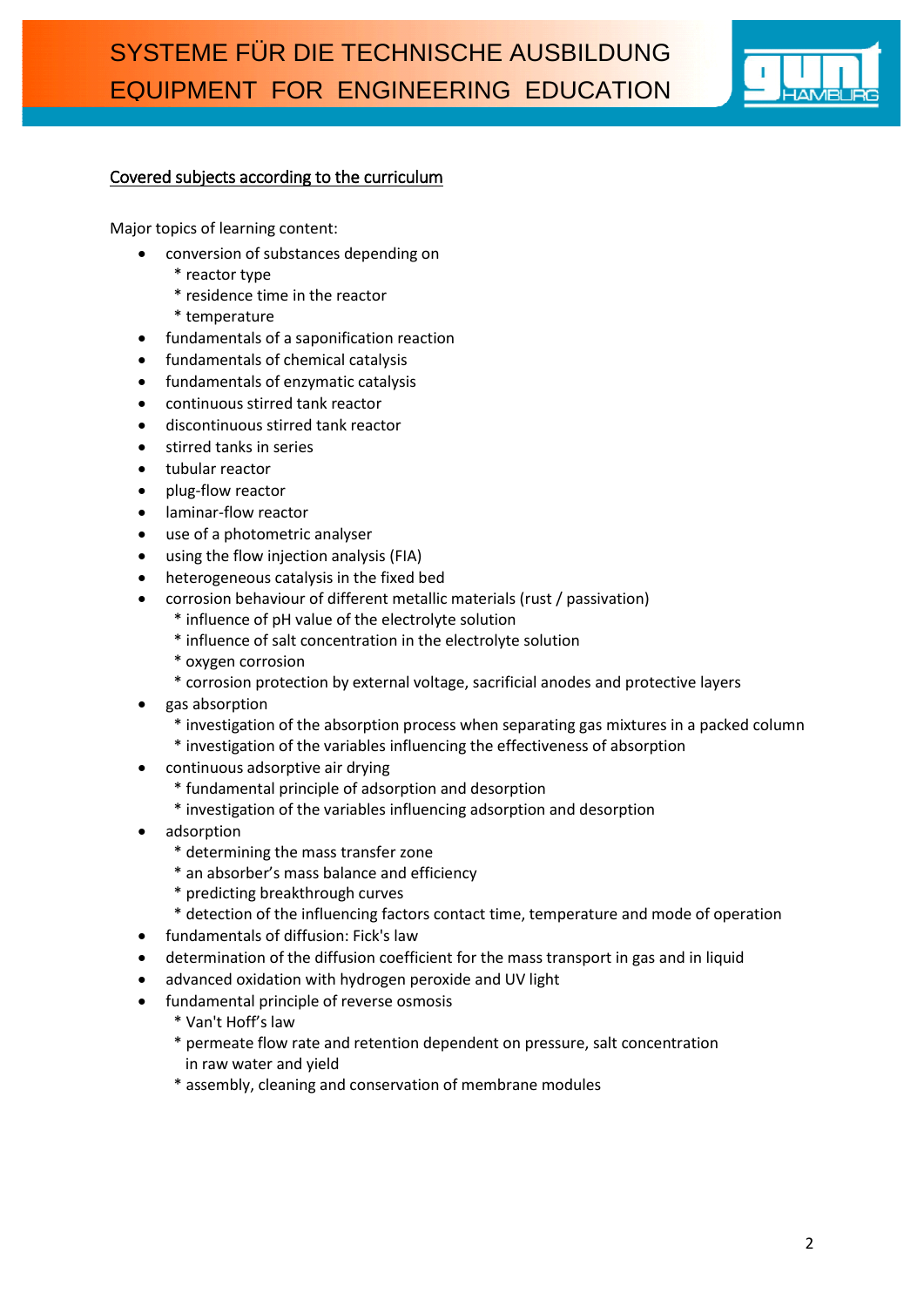

#### <span id="page-2-0"></span>Main concept

The laboratory is designed for accommodation of 24 students + 2 laboratory staff:

- 2 4 students form a team and work together at a workstation / training system
- 11 different workstations
- All workstations are floor standing or on a laboratory table
- 3 of the workstations are equipped with a PC
- Each workstation is equipped with a manual containing technical information, basic theory, experiment instructions, evaluation help and safety advice.
- Student teams are scheduled to change workstations from lab session to lab session in order to perform the entire range of experiments within the course duration.
- Average time per experiment: 90 to 120 minutes.
- 2 workstations for laboratory staff (with PC and internet access)
- 1 printer for common use
- 1 cupboard for small parts, consumables, tools, paper etc.

#### <span id="page-2-1"></span>Initial training provided for laboratory personnel

Trainer: Specialized engineer of G.U.N.T. Gerätebau GmbH, Germany.

To be conducted immediately after installation and commissioning of the equipment.

General topics to be covered for any of the educational systems:

- Basic familiarization with the system.
- Functions and components.
- Overall system configuration aspects.
- Start-up and operational aspects.
- Conduction experiments, including evaluation and calculation.
- Using the system with and without the software (where applicable).
- Trouble shooting and maintenance aspects.
- Hands-on, practical familiarization aspects.
- Seminar participants with the delivered system.
- Details of the manuals.
- Safe operation and preventive maintenance.

#### <span id="page-2-2"></span>Requirements / Utilities

Power supply:

 $\bullet$  230 V / 50 Hz / 1 phase – at least 20 power sockets

Water:

- 4 x cold water
- $\bullet$  4 x drain

Others:

 $\bullet$  CO<sub>2</sub>

Laboratory computer network:

- 2 internet connections for staff
- 2 internet connections for students

Location:

- $\bullet$  Laboratory space min 72 m<sup>2</sup>
- This laboratory could be installed on any floor (e.g. ground floor or  $1<sup>st</sup>$  floor)